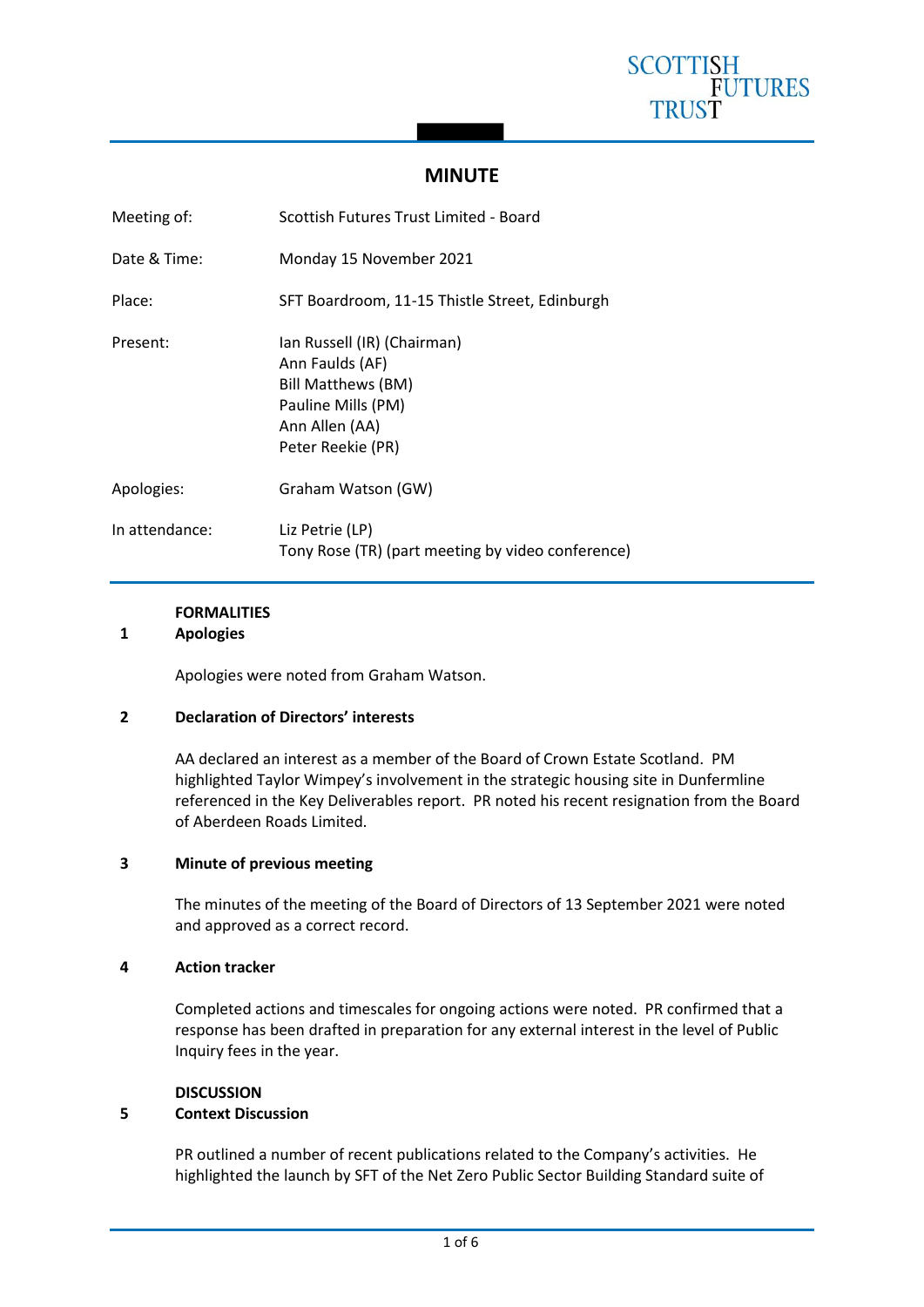documentation at a fringe event at COP26 in Glasgow and further highlighted the Company's imminent publication of its 'Place Guide'.

PR noted the recent publication by Scottish Government of the Heat in Buildings Strategy as well as the UK Government's Heat and Buildings Strategy. PR outlined some of the challenges in implementing these strategies including in developing regulatory frameworks. PR also highlighted the challenge of improving energy efficiency in nondomestic as well as domestic properties.

PR also noted that Scottish Government has published its Draft National Planning Framework (NPF4) for consultation.

PR advised that he had attended events at COP26 in Glasgow. PR led discussion on some of the outcomes laid out in the 'Glasgow Climate Pact' published on COP26's conclusion including the recognition that limiting global warming to 1.5°C requires rapid reductions in global greenhouse gas emissions, including significant reductions in global carbon dioxide emissions by 2030 relative to 2010, but that greenhouse gas emissions are still set to be higher than the 2010 level in 2030, even if all current national undertakings to make reductions are carried through. The Board requested that a summary of the statistics and points discussed be circulated following the meeting.

*PR to circulate summary note following the meeting.*

### **6 Business Area Discussion**

*TR joined the meeting for this item.*

TR gave an overview of activity in the area of Infrastructure Strategy. TR recalled the development of the business area which in 2018/19 had focussed on the Infrastructure Commission for Scotland and from August 2020 had been working on implementing the Commission's recommendations including embedding them into SFT's activities. TR described the support being provided to Scottish Government in relation to the Infrastructure Investment Plan including research on how public bodies engage with the public on infrastructure and support in developing the long-term needs assessment.

TR highlighted how activity within the business area has evolved through the year and that recent agreement has been reached for the Company to support Scottish Government Planning on the NPF4 consultation process, engaging with stakeholders across the public and private sector on delivery approaches to development.

TR further described internal engagement with other SFT workstreams including on energy and digital strategies. The Board noted that TR's remit is to be extended to include the Development and Housing business area and that the internal cross-work stream engagement in the past year would provide a strong basis for this.

### **7 Key Deliverables**

The Board noted and discussed the report on the eight key deliverables for 2021-22. PR highlighted that a RAG status had been added to more clearly illustrate progress against each deliverable and show where leadership resource is being concentrated.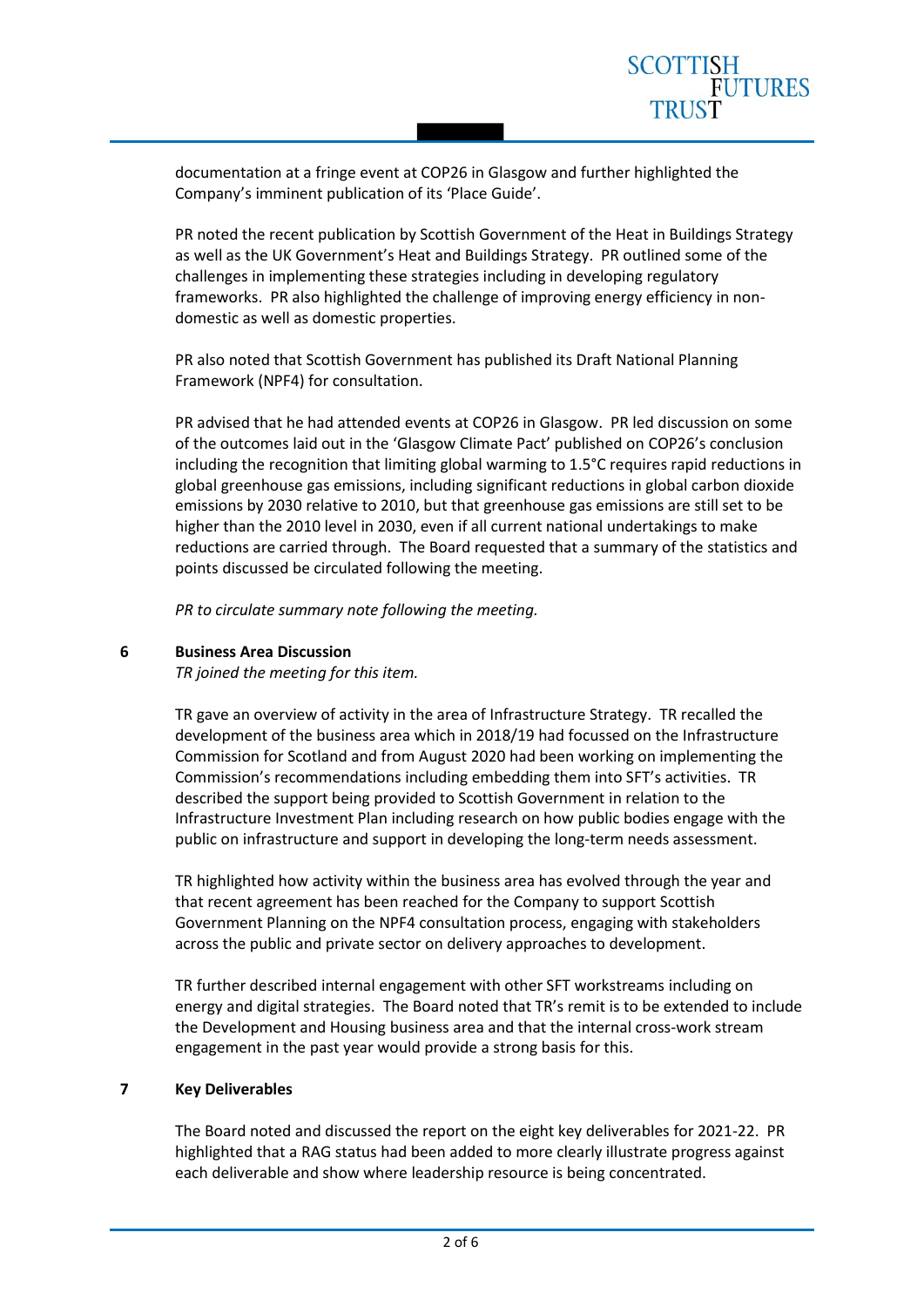In relation to key deliverable 5, PR highlighted that the Net Zero Public Sector Building Standard suite of documentation has been published and work continues on developing asset strategy guidance. PR advised that nevertheless constrained capacity and competing priorities in Scottish Government and other public bodies increase the risk of a delay in implementation of the SFT-led guidance and the Standard.

The Board further noted and discussed the number and diversity of projects being supported and tracked against key deliverable 7, and the continued challenges in delivering projects on the ground.

The Board noted and discussed the reliance on collaboration with Scottish Government and other public bodies to take forward a range of activities across the key deliverables and that the pace of progress is being impacted by constrained resources and competing priorities within partner organisations. The Board discussed consideration of such constraints when developing the next business plan to concentrate the Company's resource in areas where progress can best be made.

## **8 Business Area Reports**

The Board noted the business area report highlighting areas of activity within Infrastructure Finance and Programmes, Development and Housing and Construction Industry and Delivery which are complementary and additional to work directly aimed at key deliverables and business plan objectives.

PR highlighted that work continues in response to the pandemic with the Company providing support and expertise to provide CO2 monitors across the learning estate. The Board further noted the Company is submitting a bid against the UK Department of Culture Media and Sport (DCMS)'s recent funding call to support the implementation of digital asset management solutions which would support the current work in developing Infralink as part of the Scotland 5G Centre.

AA welcomed the recent recruitment of resource to develop the construction pipeline database and PR highlighted that further recruitment in the Construction Industry and Delivery area will focus on the approach to offsite construction.

## **9 Business Plan Objectives**

The Board noted the report outlining progress against business plan objectives as at the end of October 2021. PR highlighted that five objective have moved to 'amber' and advised that this reflected in some cases where pace has been slower than anticipated at the beginning of the year or where priorities and areas of activity have shifted during the year.

The Board noted the impact of constrained external resources on the achievement of individual objectives and asked that the requirement for and expected level of external resource be factored into the setting of objectives for the coming year.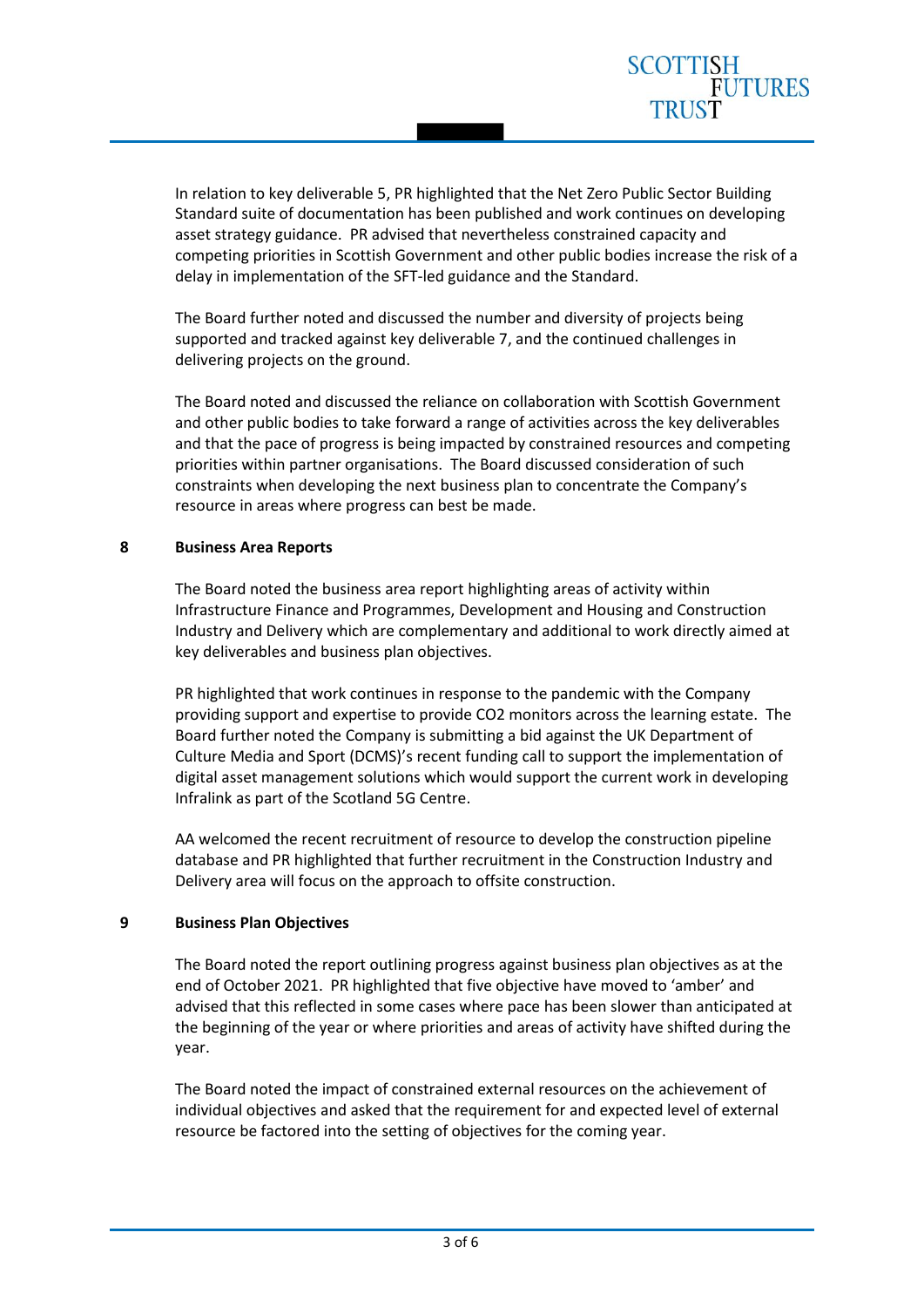*The requirement for and expected level of external resource to be considered in setting objectives for the business plan 2022-23.*

SCOTTISH

**FUTURES** 

#### **10 Public Inquiry**

PR provided an update on the budget, timetable and arrangements for the Scottish Hospitals Public Inquiry. It was noted that hearings are to take place in May 2022. PR advised that replacement internal legal resource is now in place to support the work on the Inquiry.

### **11 Corporate Services Report**

The Board noted the report covering human resources, communications, business technology and office management. PR highlighted the continued focus on Equality, Diversity and Inclusion with updates made to the Company website and further training planned across the business.

The Board further noted the intention to carry out work on the design and content of the corporate website and PR confirmed that this would be a refresh rather than a major redesign.

The Board further noted that the office has been re-opened for external visitors with COVID risk assessments being issued to all visitors. PR highlighted that a review of layouts in the office is underway to accommodate more collaborative space.

#### **12 Finance Report**

The Board noted the Finance Report showing the financial position for the SFT Group for the six months to the end of September 2021.

The Board noted the proposal to handback £200k of the updated forecast underspend and discussed if the return of funds could be targeted to build capacity in areas where constrained resources are impacting key deliverables. PR summarised the reasons for the underspend with COVID uncertainty impacting the already reduced travel budget, the late release of budget for expenditure due to uncertainty over the Hospitals Inquiry funding and some staff changes where earlier start dates for new staff had been foreseen in the budget forecast. The Board approved the handback of £200k to Scottish Government.

#### **13 Governance Report**

The Board noted the report reviewing its Statement of Reserved Powers, Board Committee Terms of Reference and Programme Board Terms of Reference relating to workstream activities where the Company is responsible for the secretariat.

The Board noted that no changes were recommended to the Statement of Reserved Powers and approved the Statement.

The Board noted that the Group Audit Committee Terms of Reference had been reviewed by the Committee in August 2021 and a revision requested to reflect the legal advice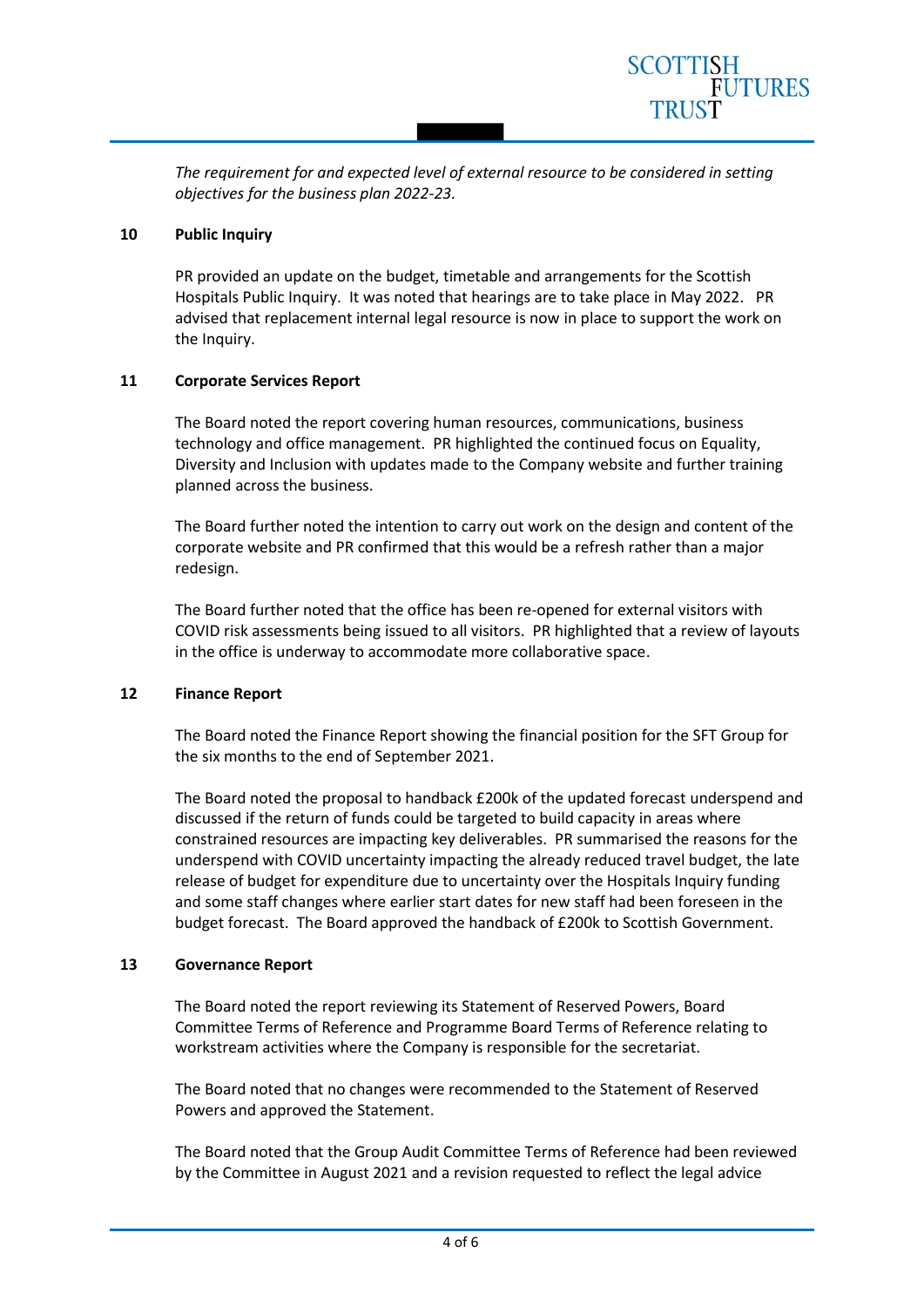received that Committee membership should be restricted to members of the Board. Subject to confirmation that GW as Chairman of the Committee is content with the proposed revision, the Board approved the Terms of Reference. [Post meeting note: approval confirmed by GW.]

SCOTTISH

**FUTURES** 

The Board noted the Terms of Reference of the National hub Programme Board, Learning Estate Investment Programme Board and Construction Leadership Forum Executive Group. PR highlighted that significant revisions had been made to the National hub Programme Board Terms of Reference following a review by that Board of its remit in the context of the programme moving into its second 10 years of operation and to engage at a more strategic level.

## **14 Board Succession**

The Board noted the resignation of AF from the Board with effect from 30 November 2021. The Board further noted that three directors' first terms are due to come to an end at the end of 2022 and AA confirmed the intention not to seek a second term. The Board discussed the recruitment process which will be led by Scottish Government and agreed that it should be proposed that a single process be run for the recruitment of two directors in the course of 2022 and agreed that this should be raised in the first instance with the Director General Scottish Exchequer.

The Board further agreed to review its skills matrix at its meeting in March 2022 and that early engagement with Scottish Government should take place to ensure that the recruitments can be carried out by the end of 2022.

*Board succession and skills matrix to be brough to Board in March 2022. Early engagement to take place with Scottish Government on recruitment process.*

## **15 Organisational Design**

The Board noted the report outlining the resignation of Christa Reekie from the Company. PR advised that Christa had been an integral part of the Leadership Team since the Company's inception in 2009. It was noted that in addition to her commercial roles, as the Company's most senior lawyer, Christa has also led activity on a range of governance and property issues. The Board acknowledged Christa's significant contribution to the organisation and asked that their thanks be passed on to Christa.

PR outlined the succession plan and the Board noted that Tony Rose will take on responsibility for the Development and Housing business areas currently led by Christa and no recruitment is to be made to the Leadership Team.

PR further confirmed that recruitment of a replacement for the Senior Associate Director Legal post will be undertaken to continue to provide senior-level legal support across the organisation.